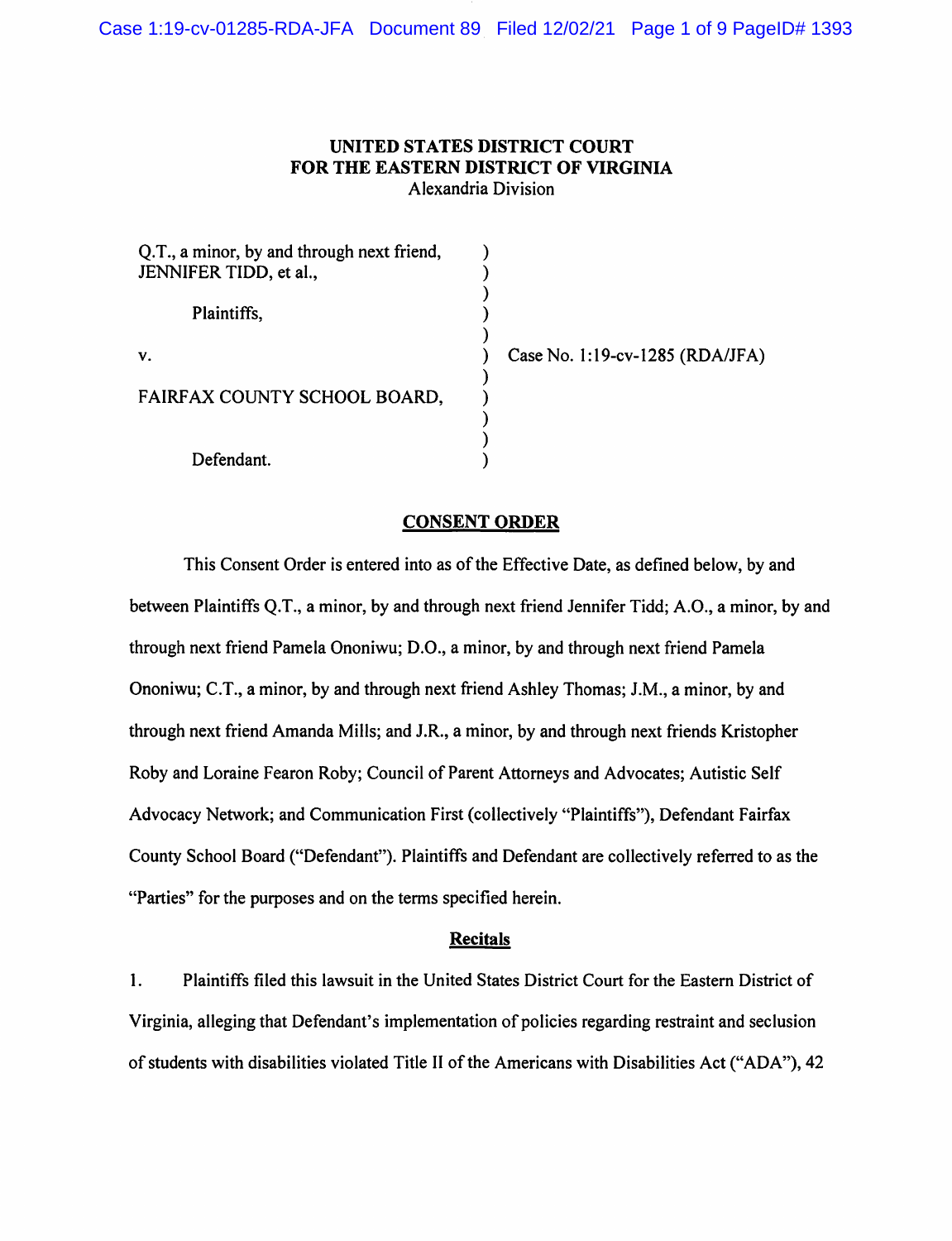U.S.C. §§ 12131, et seq., Section 504 of the Rehabilitation Act of 1973 ("RA"), 29 U.S.C. §§ 794, et seq., and 42 U.S.C. § 1983 pursuant to the Fourth and Fourteenth Amendments to the United States Constitution, and seeking damages and injunctive relief ("the Action").

2. Defendant expressly denies that it has violated any federal, state or local law, and any other wrongdoing or liability whatsoever. By entry of this Consent Order, Defendant does not admit any wrongdoing.

3. This Consent Order, along with the Parties' private settlement agreement that they have separately executed, resolves, settles, and compromises all issues between the Parties in the Action.

### **Jurisdiction**

4. This Court has jurisdiction over this action under 28 U.S.C. §§ 1331 and 1343. The Parties agree that for purposes of the Action and this Consent Order venue is appropriate.

### **Agreed Resolution**

5. The Parties agree that it is in their best interest to resolve the Action on mutually agreeable terms without further litigation. Accordingly, the Parties agree to the entry of this Consent Order without trial or further adjudication of any issues of fact or law raised in Plaintiffs' Complaint. In resolution of this Action, the Parties hereby AGREE to and the Court expressly APPROVES, ENTERS, AND ORDERS the following:

# **Definitions**

6. "Effective Date" means the date on which this Consent Order is entered on the Court's Docket via the CM/ECF system following approval by the Court.

7. "Seclusion" is defined in accordance with Virginia regulation 8VAC20-750-10, which, for purposes of this Consent Order, is interpreted to be consistent with the definition used in the

2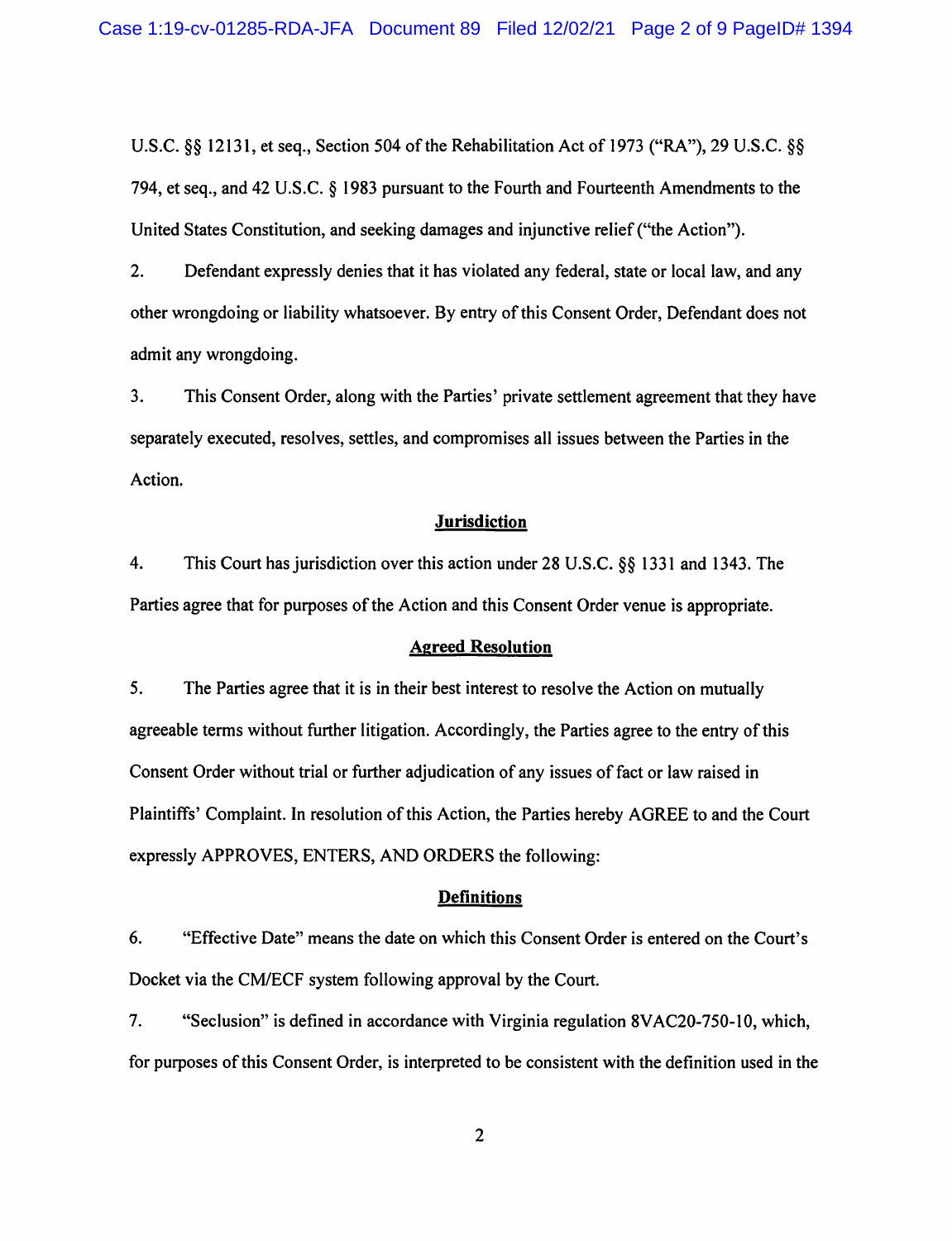U.S. Department of Education's Civil Rights Data Collection ("CRDC definition"), such that an incident must be considered "seclusion" if it meets the CRDC definition of seclusion. Defendant agrees that it is bound by the CRDC definition of seclusion and is required to report data for the CRDC in accordance with that definition.

#### **Term**

8. The term of this Consent Order shall commence as of the Effective Date and remain in effect for three (3) years from the Effective Date.

#### **Requirements**

9. As of January 1, 2021, seclusion shall be prohibited in all Fairfax County Public Schools ("FCPS") except Key Center, Kilmer Center, and Burke School, and shall remain prohibited thereafter at all such schools.

l 0. Seclusion shall be prohibited at Burke School by January l, 2022, and shall remain prohibited thereafter.

11. Seclusion shall be prohibited at Key Center and Kilmer Center by the start of the 2022-2023 school year and shall remain prohibited thereafter.

12. By the start of the 2022-2023 school year, Defendant shall not enter into a contract for the placement of a student at a private school ("Private Placement School") that permits the use of seclusion. Notwithstanding any other provision of this Consent Order, upon parent, guardian, or student request, any student placed in a Private Placement School before the 2022-2023 school year may remain at that school, under contract from Defendant, even if the Private Placement School permits seclusion after the start of the 2022-2023 school year.

13. By December 31, 2021, Defendant shall notify parents or guardians with students at Key Center, Kilmer Center, or Burke School, in writing, that (i) seclusion shall be prohibited at Burke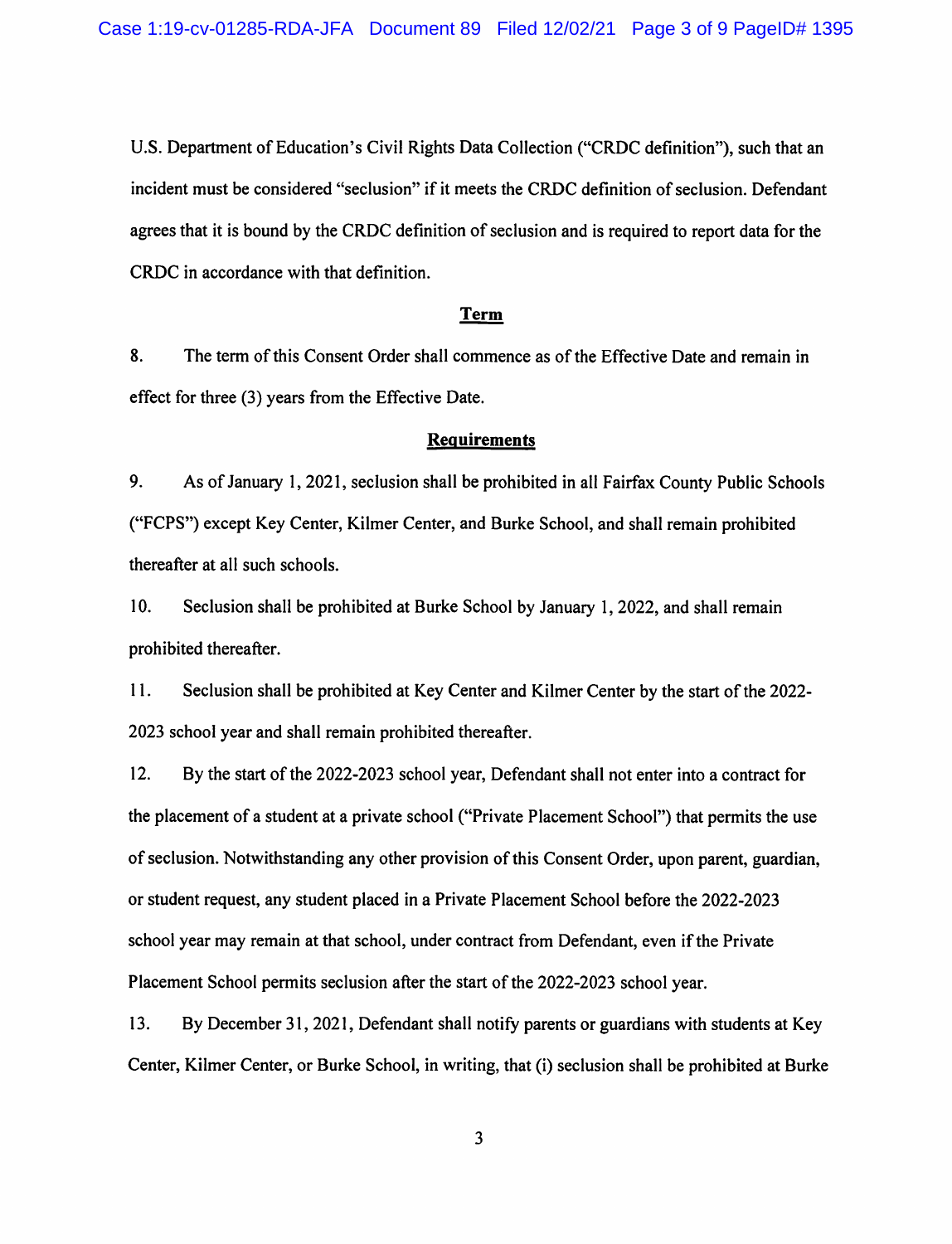School beginning January 1, 2022, and will be prohibited at Key Center and Kilmer Center by the start of the 2022-2023 school year; (ii) that they may submit a note from a licensed physician, psychologist, or other qualified health professional under the scope of the professional's authority confirming that seclusion is medically or psychologically contraindicated for their child(ren), which would opt their child(ren) out of seclusion; and (iii) between January 1, 2022 and the start of the 2022-2023 school year, parents or guardians with child(ren) at Key Center or Kilmer Center who do not want their child(ren) secluded may request that an individual education program ("IEP") team convene to consider other placements.

14. In the period before seclusion is prohibited at Key Center, Kilmer Center and Burke School, FCPS shall use best efforts to end the use of seclusion at these schools in advance of the deadlines set forth herein by:

- a. Engaging Ukeru to provide training at Key Center, Kilmer Center, and Burke School no later than in the first semester of the 2021-2022 school year;
- b. In consultation with a mutually-agreed-upon consultant ("Consultant"), developing procedures, training, and milestones to end seclusion as soon as practicable and potentially in advance of the deadlines set forth herein, with Defendant sharing such procedures, training and milestones with Plaintiffs in writing; and
- c. Providing quarterly reports to the School Board, Plaintiffs, and the public, until such time as the use of seclusion is prohibited at Key Center, Kilmer Center, and Burke School, on Defendant's implementation of Consultant's recommendations for implementing procedures, training and milestones to end seclusion as soon as practicable and potentially in advance of the deadlines set forth in this Agreement.

4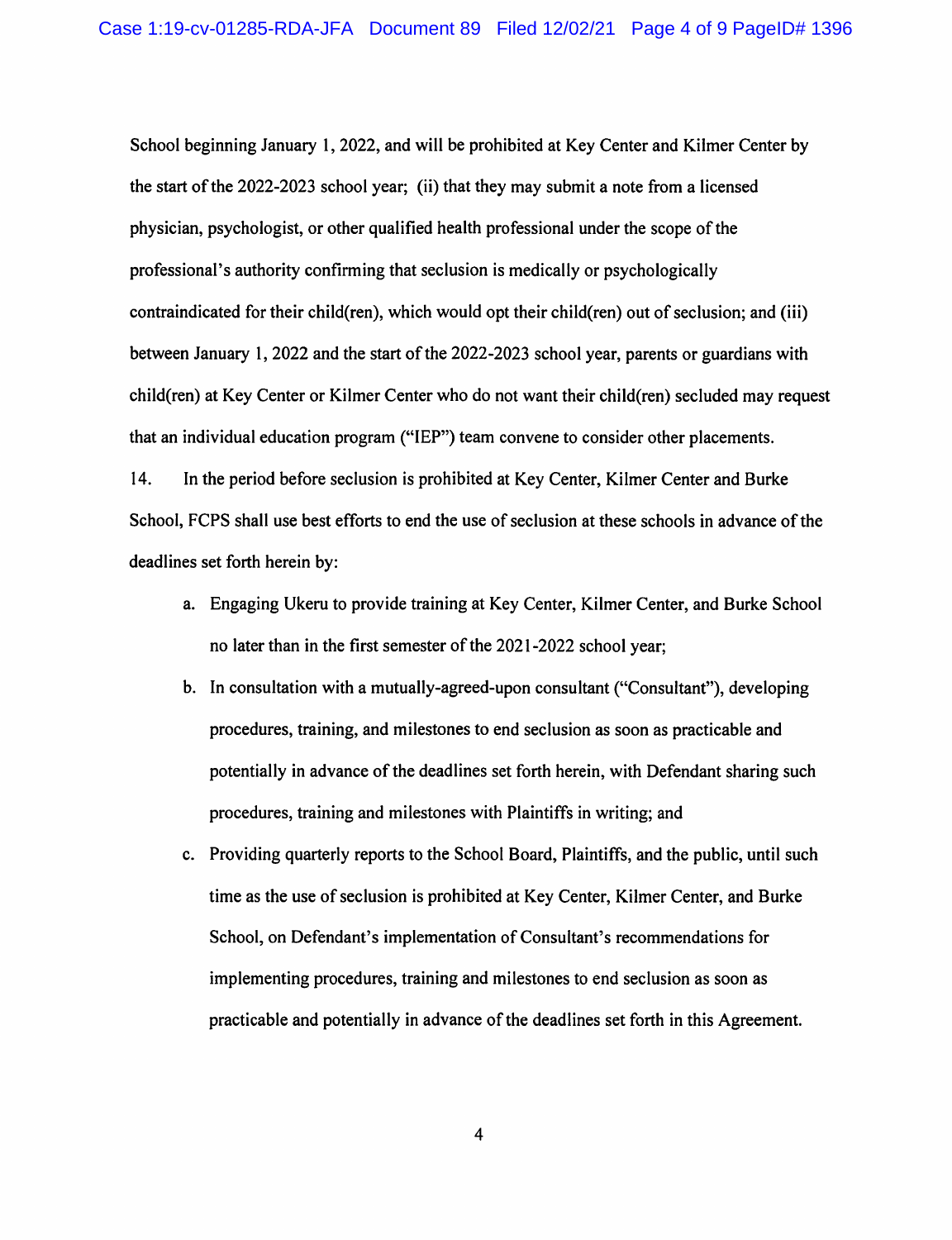- i. If Defendant rejects or modifies Consultant's recommendations referenced above, Defendant shall provide the reason(s) for its rejection or modification in the quarterly reports referenced above.
- ii. Defendant shall adopt Consultant's recommendations unless Defendant establishes that (1) they would constitute undue burdens or fundamental alterations, as those terms are defined under the ADA (which could include, among other things, excessive expenditures of staff time, major disruptions to the school day, or actions that would cause Defendant to violate other federal laws, including the IDEA), or (2) they are contrary to a student's IEP and/or Section 504 plan and the student's parent/guardian does not consent.

### **Dismissal of Case With Preiudice**

15. Plaintiffs and Defendant have agreed that following the Court's entry of this Consent Order, the case will be dismissed with prejudice, with the Court retaining continuing jurisdiction to enforce this Consent Order through its term. Within ten ( 10) days of the Effective Date, the Parties will separately file a stipulation of dismissal with prejudice.

# **Procedures in the Event of Disputes**

16. The procedures set forth in Paragraphs 17-19 must be exhausted in the event that Plaintiffs allege that Defendant has failed to meet its obligations pursuant to this Consent Order. There will be no breach of this Consent Order by Defendant in connection with such allegations until the following procedures have been exhausted.

17. If Plaintiffs believes that Defendant has not complied materially with any provision of this Consent Order, Plaintiffs shall provide notice in writing to Defendant as soon as practicable, but no later than thirty (30) days after Plaintiffs become aware, or reasonably should have become aware, of a potential violation. The notice shall contain: (i) the alleged act of noncompliance, (ii) a reference to the specific provision(s) of the Consent Order that Plaintiffs allege Defendant has not complied with; (iii) a statement of the remedial action sought by Plaintiffs; (iv) a brief, but reasonably detailed, statement of the specific facts, circumstances, and legal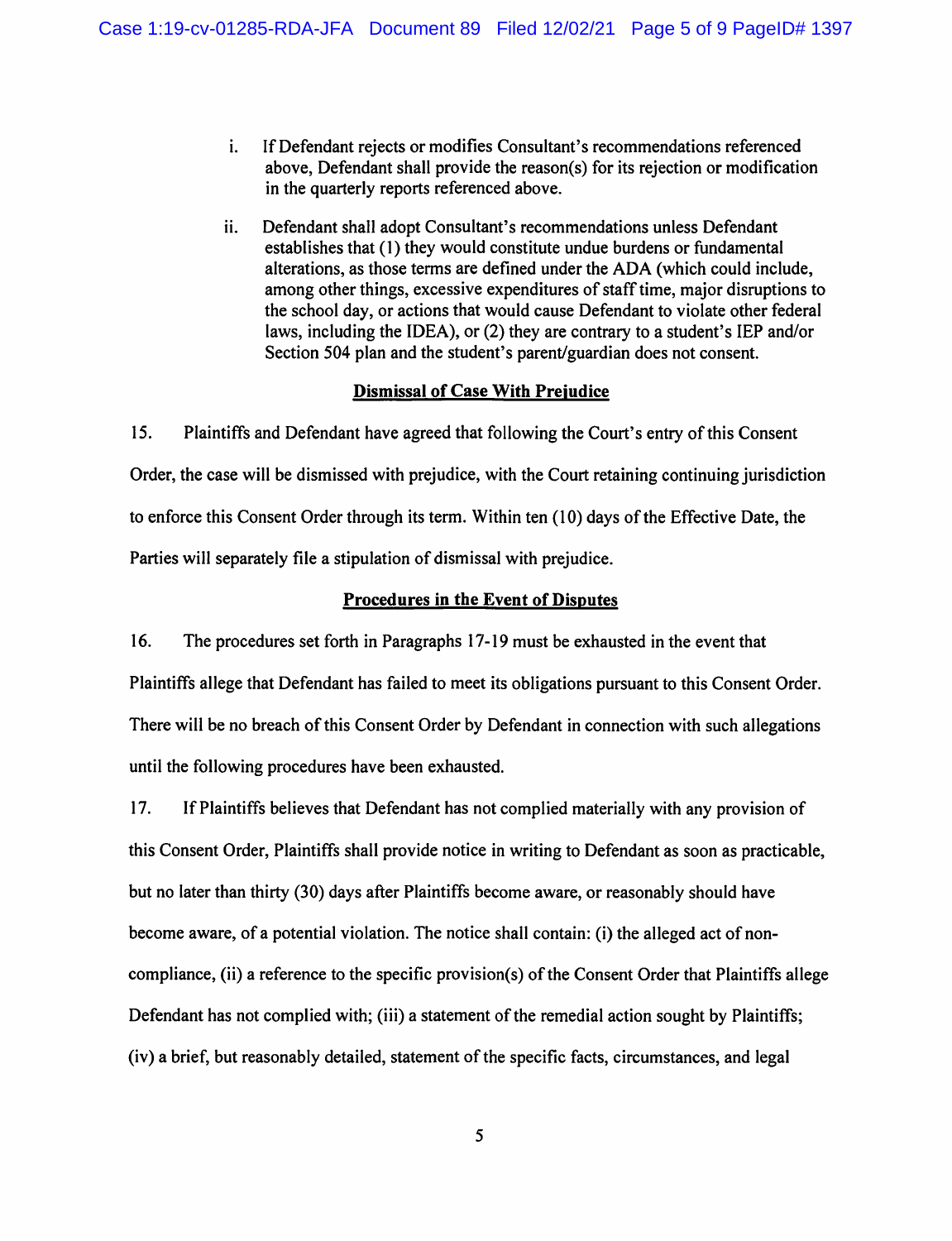argument supporting Plaintiffs' position; and (v) any reasonably available, non-privileged information that supports the alleged failure to comply.

18. Within 30 days of Defendant's receipt of a notice of non-compliance, Defendant shall respond to Plaintiffs in writing, including by requesting any additional non-privileged information in Plaintiffs' possession that Defendant believes may assist investigation of the alleged failure to comply. Defendant's time to respond shall be tolled until such information is provided or Plaintiffs respond that they cannot provide the requested additional information.

19. The parties shall negotiate in a good faith attempt to resolve any alleged instances of noncompliance.

20. If the Parties are unable to reach a mutually acceptable resolution within thirty (30) days of Defendant's response or failure to respond to Plaintiffs' written notice of non-compliance, Plaintiffs may seek enforcement of compliance with this Consent Decree from the Court.

21. Plaintiffs shall not seek enforcement of this Consent Order, and Defendant will not be deemed to be in breach, and may not be held in contempt, of this Consent Order, in instances in which Defendant establishes that an alleged breach is: (1) an isolated occurrence, and (2) is addressed by Defendant with appropriate remedial action. Lack of training or oversight by Defendant shall not be considered an isolated occurrence.

22. Any notice or communication required or permitted to be given to the Parties hereunder shall be given in writing by e-mail and by overnight express mail or United States first class mail, addressed as follows:

#### **For Plaintiffs:**

Jessica P. Weber BROWN GOLDSTEIN & LEVY 120 E. Baltimore Street, Suite 2500 Baltimore, MD 21202 T 410.962.1030 x9405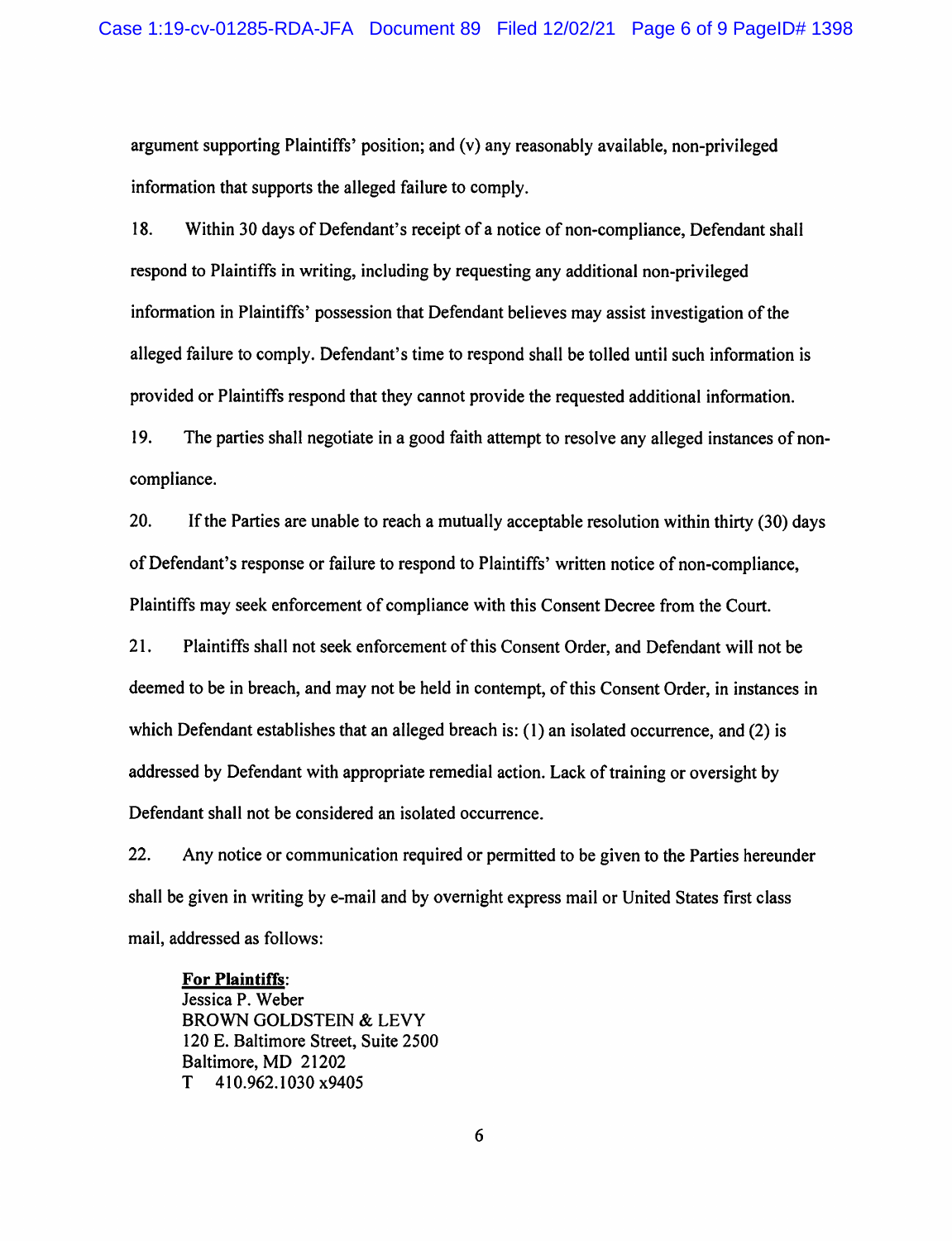F 4 10.385.0869

E Jweber@browngold.com

**For Defendant:**  Maya M. Eckstein HUNTON ANDREWS KURTH LLP 951 E. Byrd St. Richmond, VA 23229 T 804-307-629 1 F 804-343-4630 E meckstein@hunton.com

John E. Foster Division Counsel Office of Division Counsel Fairfax County Public Schools 8115 Gatehouse Road, Suite 5600 Falls Church, Virginia 22042 T 57 1-423-1250

E John.foster@fcps.edu

# **Consent Order Has Been Read**

23. This Consent Order has been carefully read by each of the Parties, and its contents are known and understood by each of the Parties. This Consent Order is signed freely by each Party executing it. The Parties each had an opportunity to consult with their counsel before executing the Consent Order. The signatories represent that they have the authority to bind the respective Parties to this Consent Order.

> By: */s/* Kevin E. Byrnes, VSB No. 47623 Fluet Huber + Hoang, PLLC 1751 Pinnacle Drive I 0th Floor Tysons, Virginia 22102 T: (703) 590-1234 F: (703) 590-0366 kbyrnes@thhfirm.com

Eve L. Hill (pro hac vice)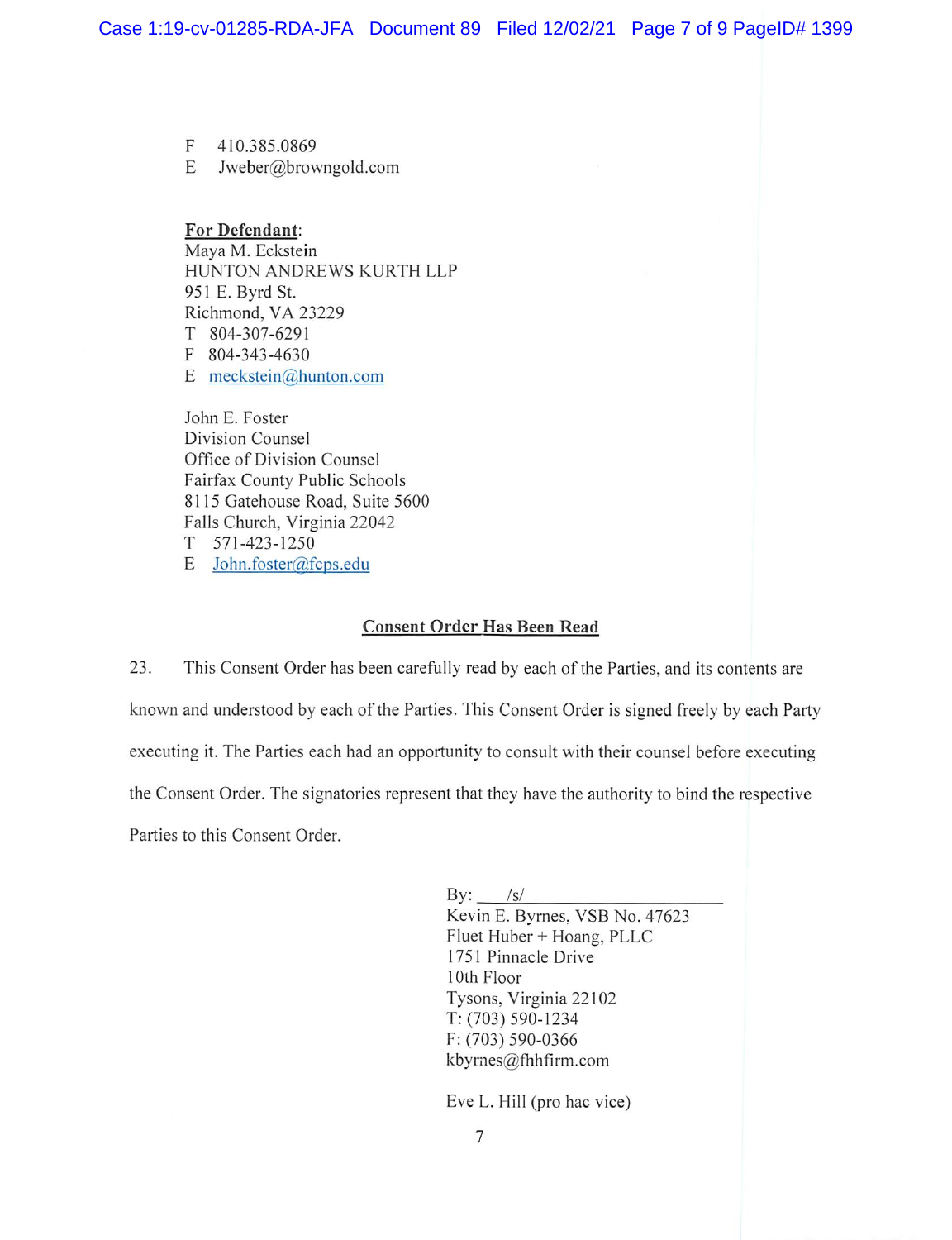Sharon Krevor-Weisbaum (pro hac vice) Jessica P. Weber (pro hac vice) BROWN, GOLDSTEIN & LEVY, LLP 120 East Baltimore Street, Suite 1700 Baltimore, Maryland 21202 T: (410) 962-1030 F: (410) 385-0869 EHill@browngold.com SKW@browngold.com JWeber@browngold.com

*Counsel for Plaintiffs* 

By: *Isl*  Maya Eckstein (VSB No. 41413) HUNTON ANDREWS KURTH LLP Riverfront Plaza, East Tower 951 East Byrd Street Richmond, VA 23219 Telephone: (804) **788-8788**  Facsimile: (804) 343-4630 meckstein@HuntonAK.com

*Counsel for Defendant Fairfax County School Board* 

# **Court Approval, Adoption, and Entry of the Consent Order**

THE COURT, HAVING CONSIDERED the pleadings, law, underlying facts and having

reviewed this proposed Consent Order,

FINDS AS FOLLOWS:

- 1. This Court has jurisdiction over the Action under 28 U.S.C. §§ 1331 and 1334;
- 2. The provisions of this Consent Order shall be binding upon the Parties;
- 3. This Consent Order is for settlement purposes only and does not constitute an admission by

Defendant of any of the allegations contained in the Complaint or any other pleading in this

Action, nor does it constitute any finding of liability against Defendant;